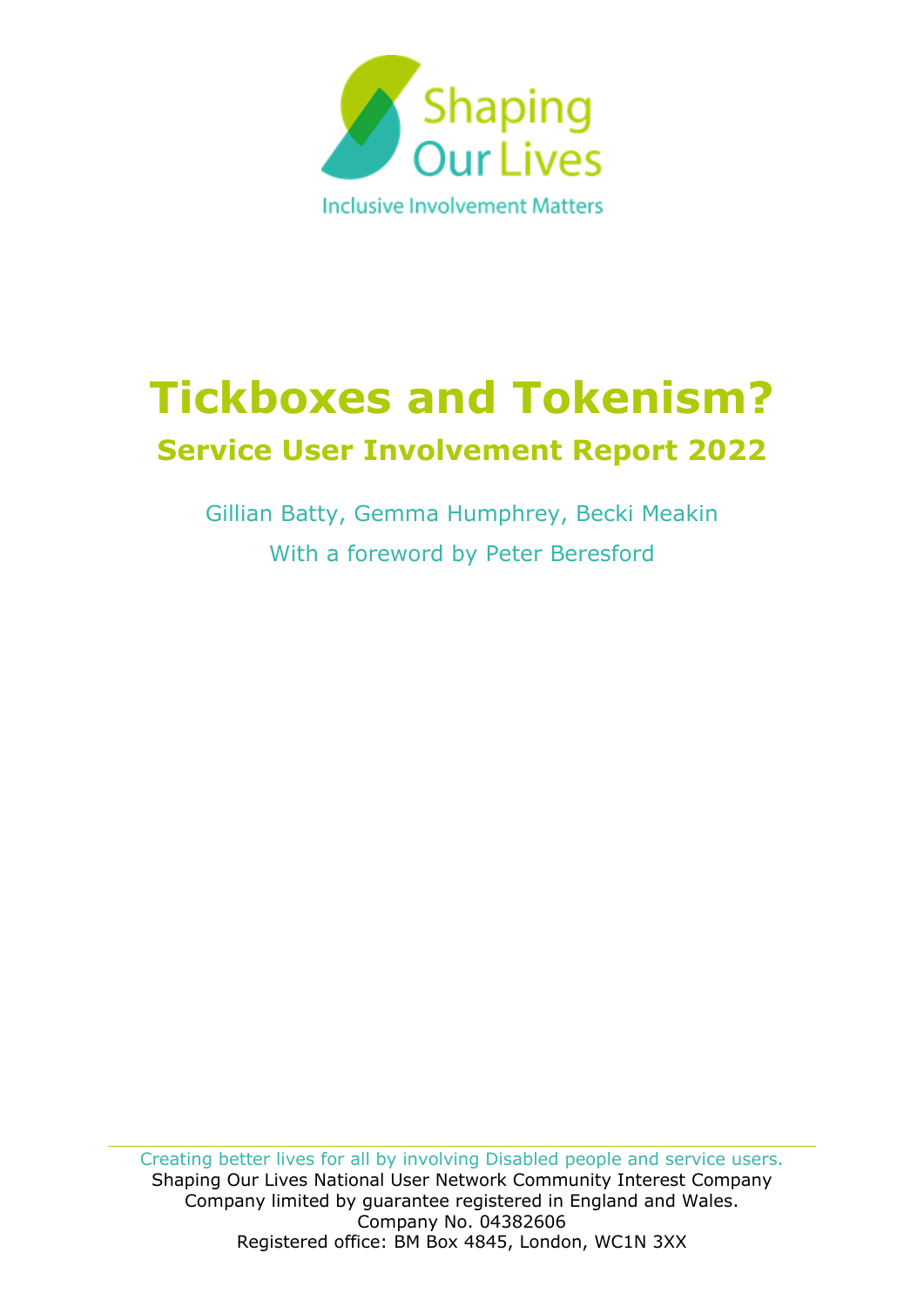# **Acronyms used in this document**

British Sign Language – BSL Order of the British Empire - OBE

Creating better lives for all by involving Disabled people and service users. Page **2** of **13**

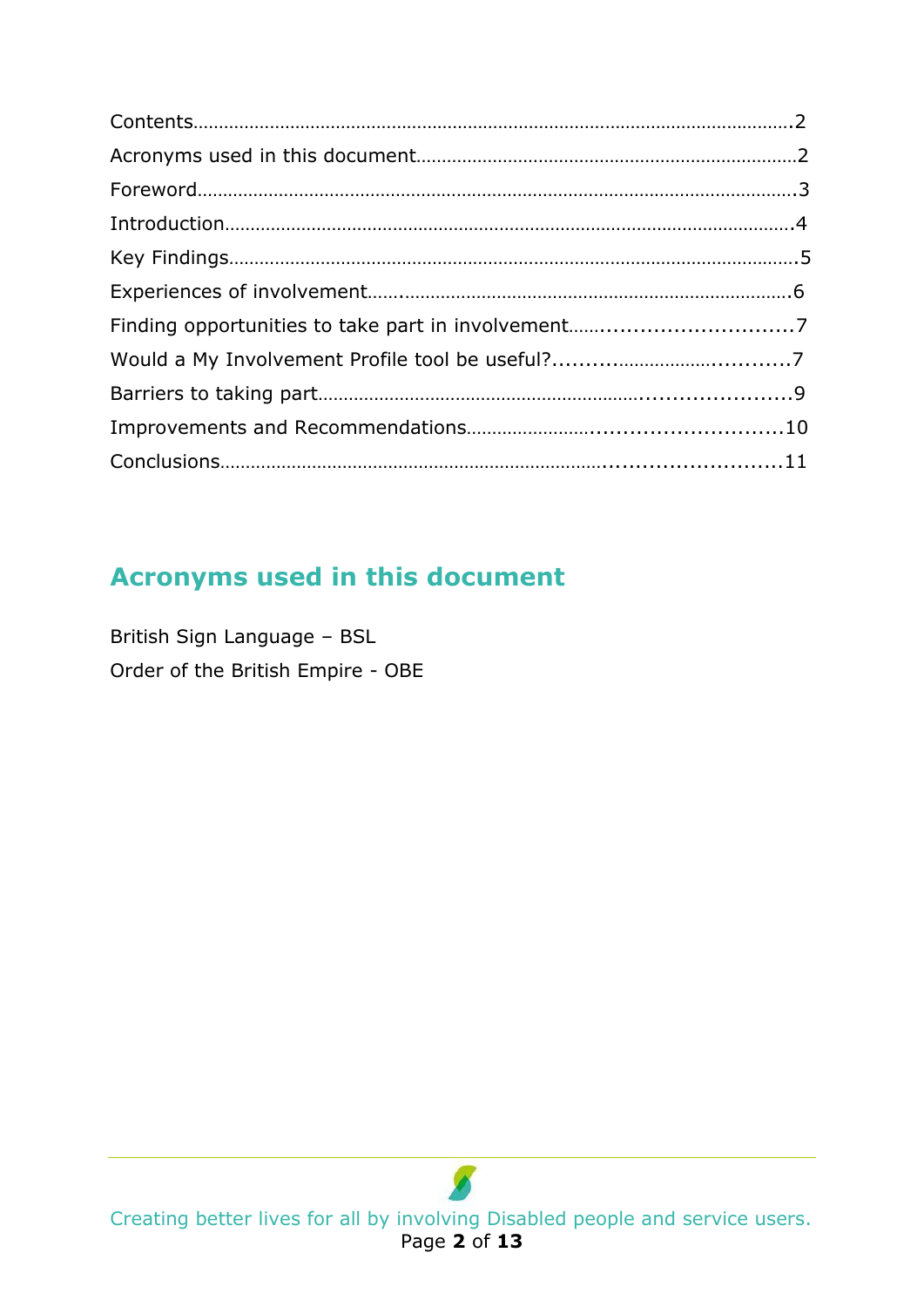### **Foreword**

I want to support this excellent report because it is valuable for many reasons. There is a lot of talk about the importance of involving disabled people and social care service users. There is more and more recognition of making sure that involvement is inclusive; that is to say it should include everyone regardless of age, ethnicity, gender, sexual orientation, impairment and so on. Policymakers and services talk the talk. But are they walking the walk? This report offers current evidence in a post-Covid world and the signs are not good. We see that too many people aren't able to get involved with the access and support they need. People say they need to be listened to and their input acted on. Payment issues have still not been sorted out. Some groups are particularly badly affected. But many more want to have a voice and be involved. The report offers recommendations and ways forward.

User led organisations like Shaping Our Lives are frequently asked to come up with the evidence. Well here Gillian, Gemma and Becki have put together important user led research to do just that. It is vital these findings are listened to by government, policymakers and local services. That way we will begin to get the whole picture from disabled people in all our diversity and begin to make the change and difference to people's lives that is now so urgently needed.

Peter Beresford OBE Co-Chair, Shaping Our Lives

Creating better lives for all by involving Disabled people and service users. Page **3** of **13**

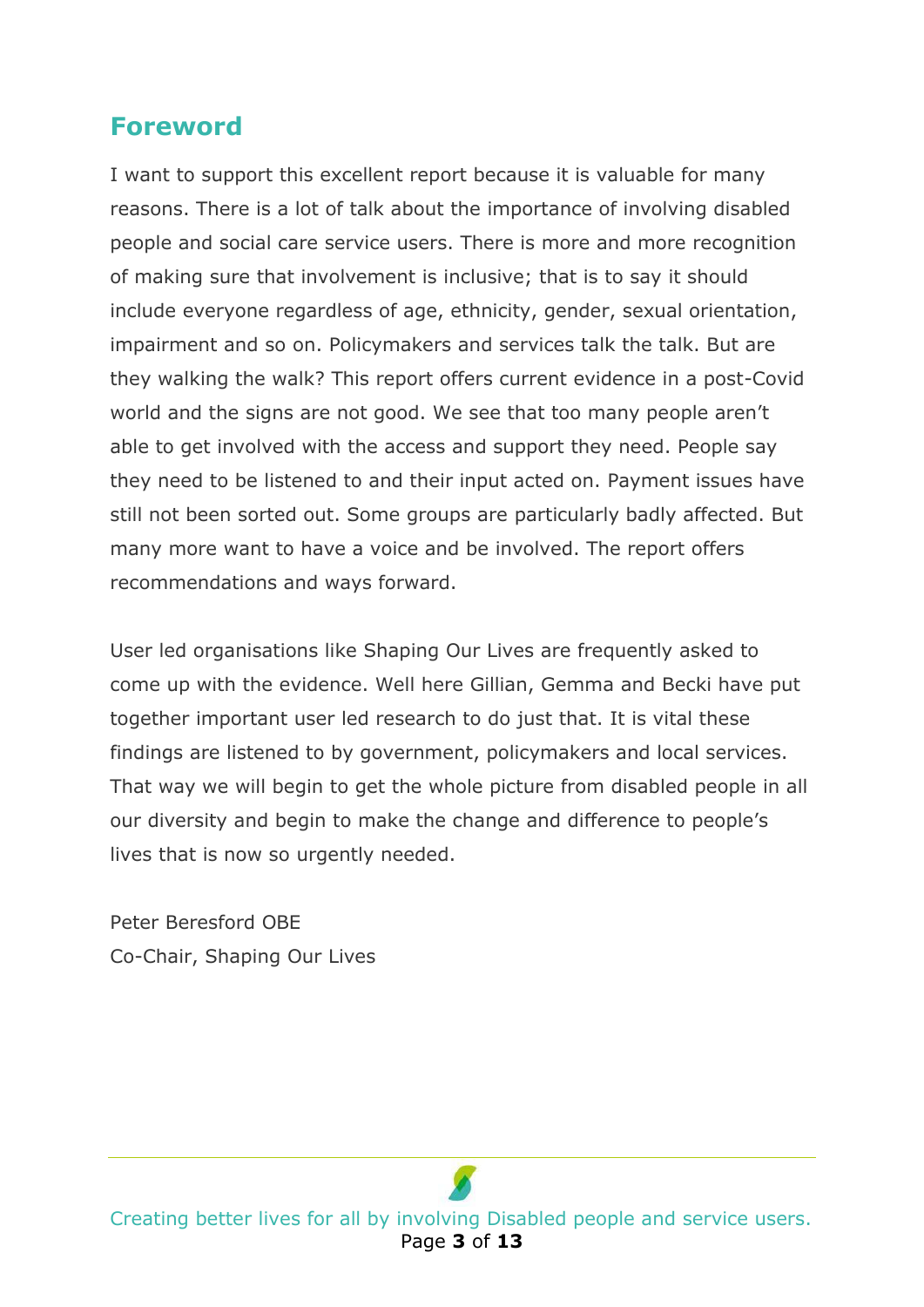## **Introduction**

In 2020 Shaping our Lives was successful in securing funding from the National Lottery Community Fund to develop a national inclusive involvement movement. We aim to enable local service user groups and individuals from marginalised groups to be more influential in service planning and delivery by having a meaningful input. We believe the inclusive involvement of Disabled people and people from other marginalised communities is critical to promote system and social change. We have been talking to service users, Disabled people and those from minoritized communities for several years about how we could support them to be heard in policy and planning and this has influenced these developments.

In 2021 we ran a survey with our wider network to gather views and experiences on service user involvement. We wanted to find out the current situation for people taking part in involvement and to inform the development of our support to individuals and organisations and make sure we were meeting people's needs.

The survey was promoted through our network and beyond, using the website, ebulletins, social media, our members and our partners. It was interpreted into British Sign Language (BSL) and promoted to Deaf organisations. We were conscious the questions were not necessarily accessible to all so we ran a workshop with people with learning disabilities and have been supported by People First England to disseminate the survey to their members.

We received 126 responses, with 9 from the BSL community, and 12 people attended the workshop. No questions in the survey were compulsory. Of the 126 respondents to the survey, 65% were female,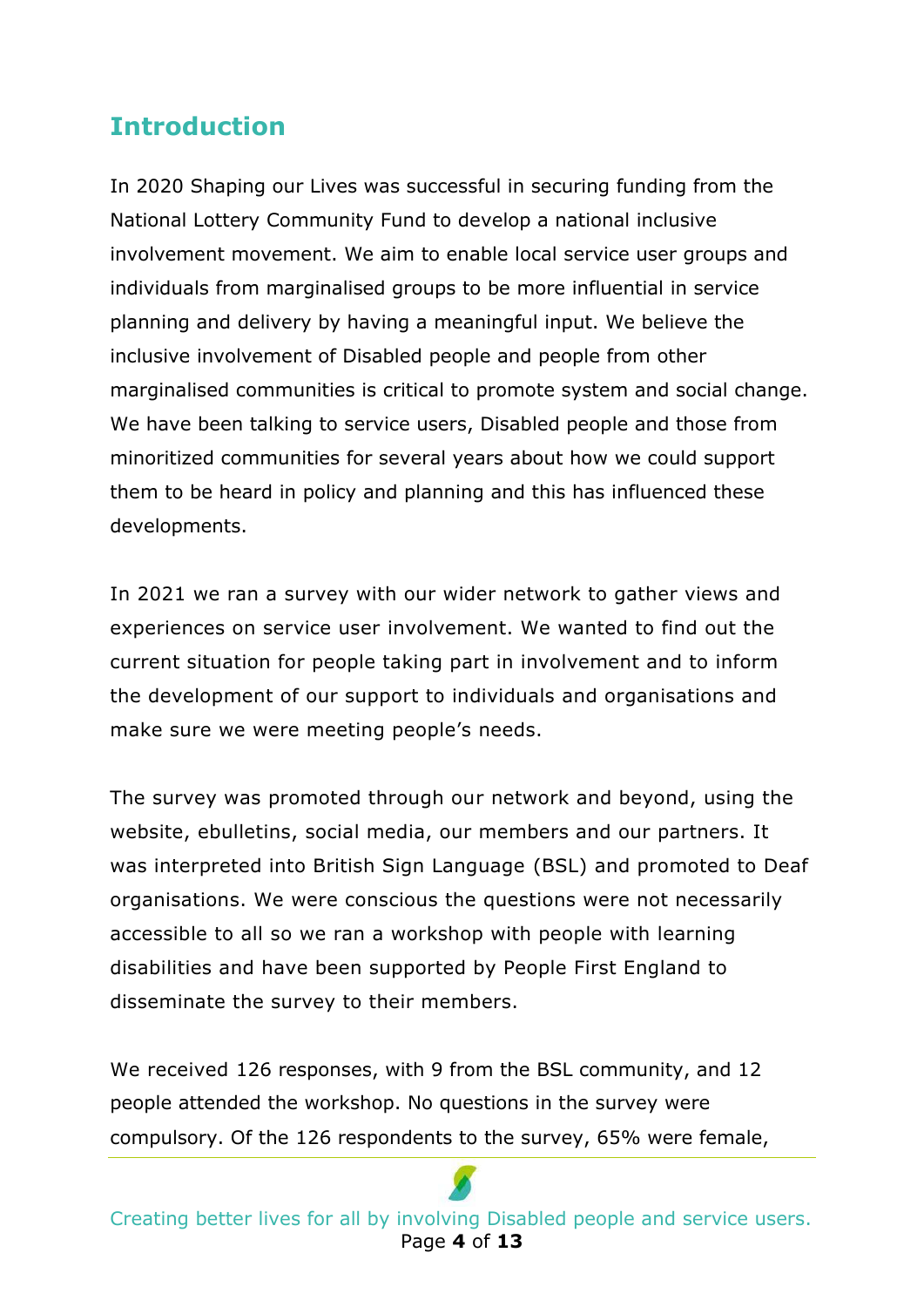28% were male, 7% identified as other and neither. Survey participants ranged in age from under 18 to 80 plus. All survey responses were anonymous, and several questions invited people to express additional information.

# **Key Findings**

- ➢ *92% of respondents said they would be interested in finding out about (more) involvement opportunities.* 63% said they currently find it difficult to find involvement opportunities.
- ➢ **Only 39% currently have their access requirements recorded**. Of those that didn't, many thought this would be useful so that organisers could find the right people, plan ahead and make necessary adjustments. Some felt it would help diversity and prevent things going wrong.
- ➢ We asked people what was important for them **to be able to take part in involvement activities**. 65% said that they needed their access and support requirements organised in advance. This rose to 100% amongst respondents to the BSL survey.
- $\triangleright$  Besides meeting their access requirements and other practicalities, people said **they needed to be listened to and for their input to have an impact**. They want a meaningful experience and do not want their time wasted. This was a key theme throughout the survey. It showed the importance of feeding back to people involved what the outcomes of the work were.
- ➢ **Over half (56%) of respondents have difficulty getting their access and support needs met (rising to 89% for the BSL**

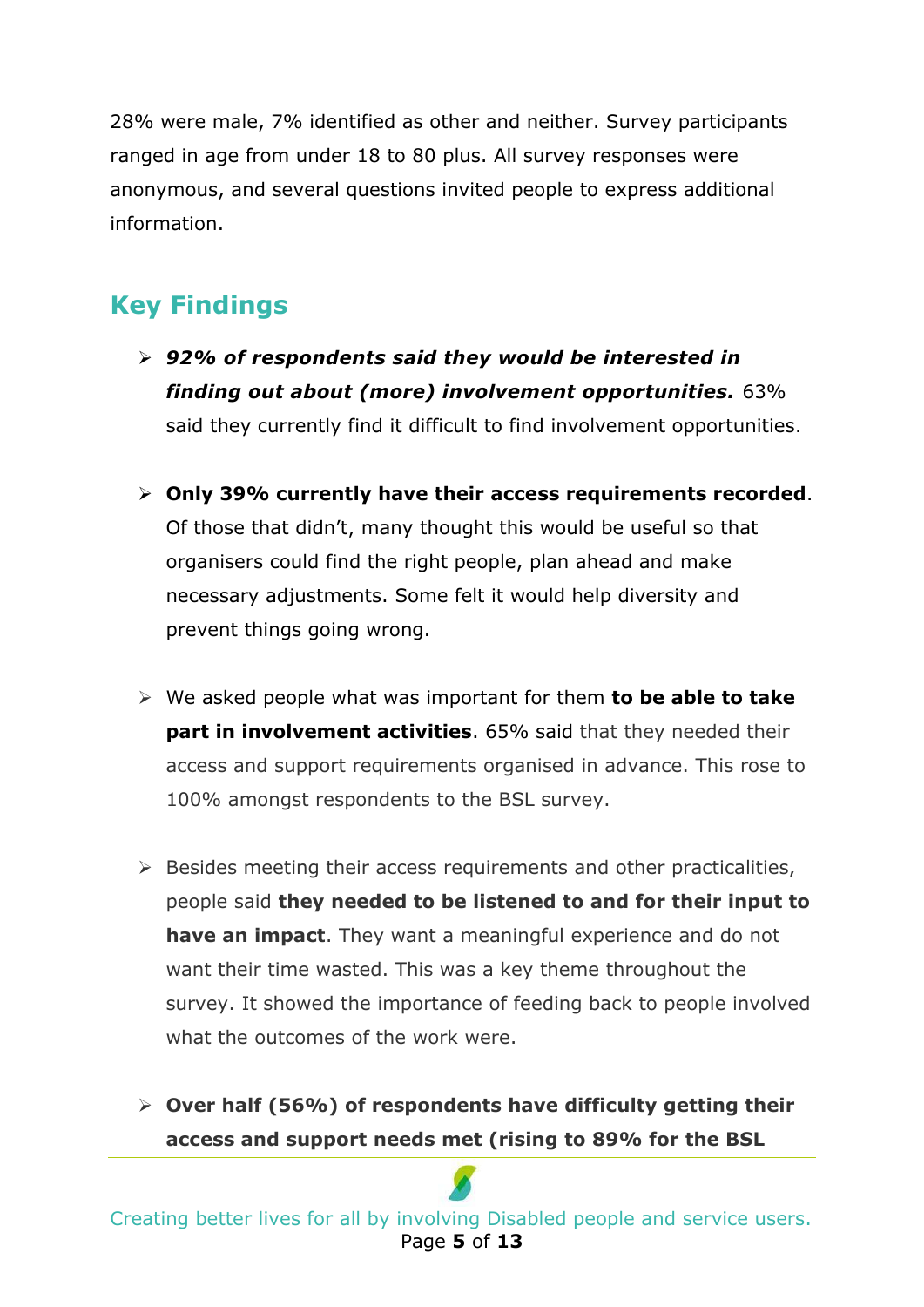**survey)**. There were a range of reasons given: cost, lack of understanding or awareness, invisible disabilities, multiple disabilities or complicated requirements, reluctance to share information, or organisations do not ask or make assumptions.

#### **Experiences of Involvement**

Our survey highlights some of the barriers to inclusive involvement. The first survey question asked respondents whether they had previously shared their story or experience as part of an involvement activity. The majority (69%) answered that they had done so and 82 people shared with us the organisations that they had done this with. It is a wide range and included:

#### **Local authorities, Universities, Care Providers, Charities, NHS, Research Networks, and Central Government.**

Some participants reported being required to share their stories as part of the process of accessing services and support. Others did so voluntarily through involvement with research, advocacy and awareness raising. Individual stories were shared through various means, such as **filling in forms, surveys, interviews with organisations and researchers,** 

#### **presentations at conferences and talks with groups.**

People's experiences around story sharing were varied. Some described the experience as intrusive and were left feeling invaded. Some were also concerned that they did not know how the information shared would be used which felt unsafe. Others felt empowered to be able to state what they wanted from the service going forward especially when they trusted the organisation to use the information to inform meaningful changes. A number of people mentioned concerns about trust when sharing their personal stories and reported that feedback about negative experiences was sometimes unwelcome and prevented by organisations. This left some people feeling used and believing that the involvement process was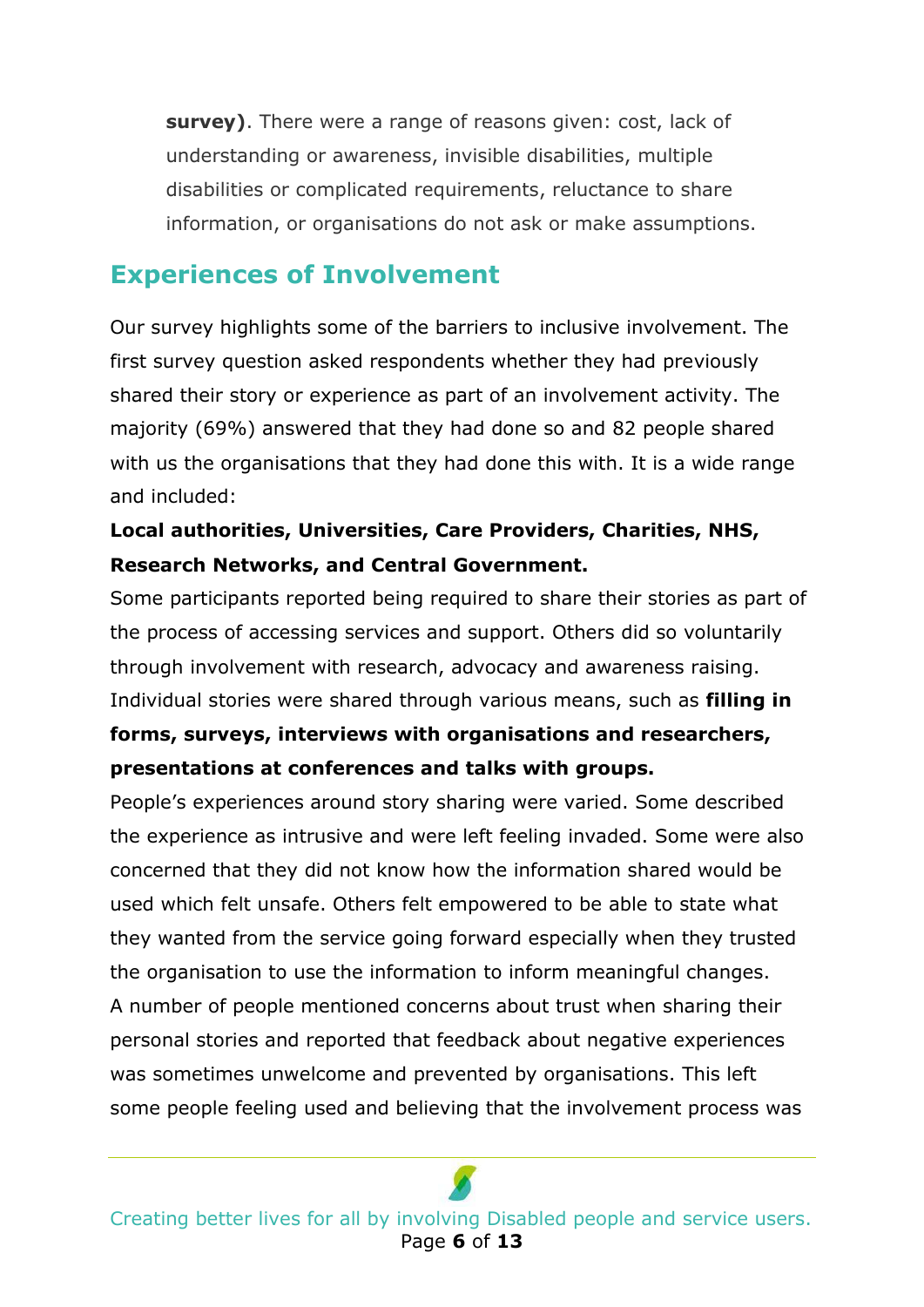tokenistic. Participants in the workshop for people with learning disabilities said they were generally not asked about their experiences.

## **Finding opportunities to take part in involvement**

The wide and varied reports of involvement show a willingness across the disabled community to share their expertise with services and organisations. Many organisations want to improve their service provision by asking service users for their view but matching those with lived experience to organisations that are making improvements has been historically challenging. Most survey respondents (92%) said that they would be interested in finding out about more opportunities to get involved, yet 63% of people said that they find it difficult to find out about involvement opportunities.

## **Would a My Involvement Profile tool be useful?**

In line with our vision to improve and increase opportunities for inclusion and participation, we are launching a new tool – **My Involvement Profile**. This is a resource where people can record their skills, lived experience knowledge and experience of engagement, involvement, coproduction and research. Crucially it will also support people to explain their access requirements in advance.

We can support individuals to complete their My Involvement Profile, but there would be no database of this information – it would be held individually. The individual would be in possession of their completed profile and would decide who they share it with.

Across the Disabled and other diverse communities we realise that lived experience knowledge and skills are valuable, and we know that those skills are diverse and varied and can often go overlooked. We also know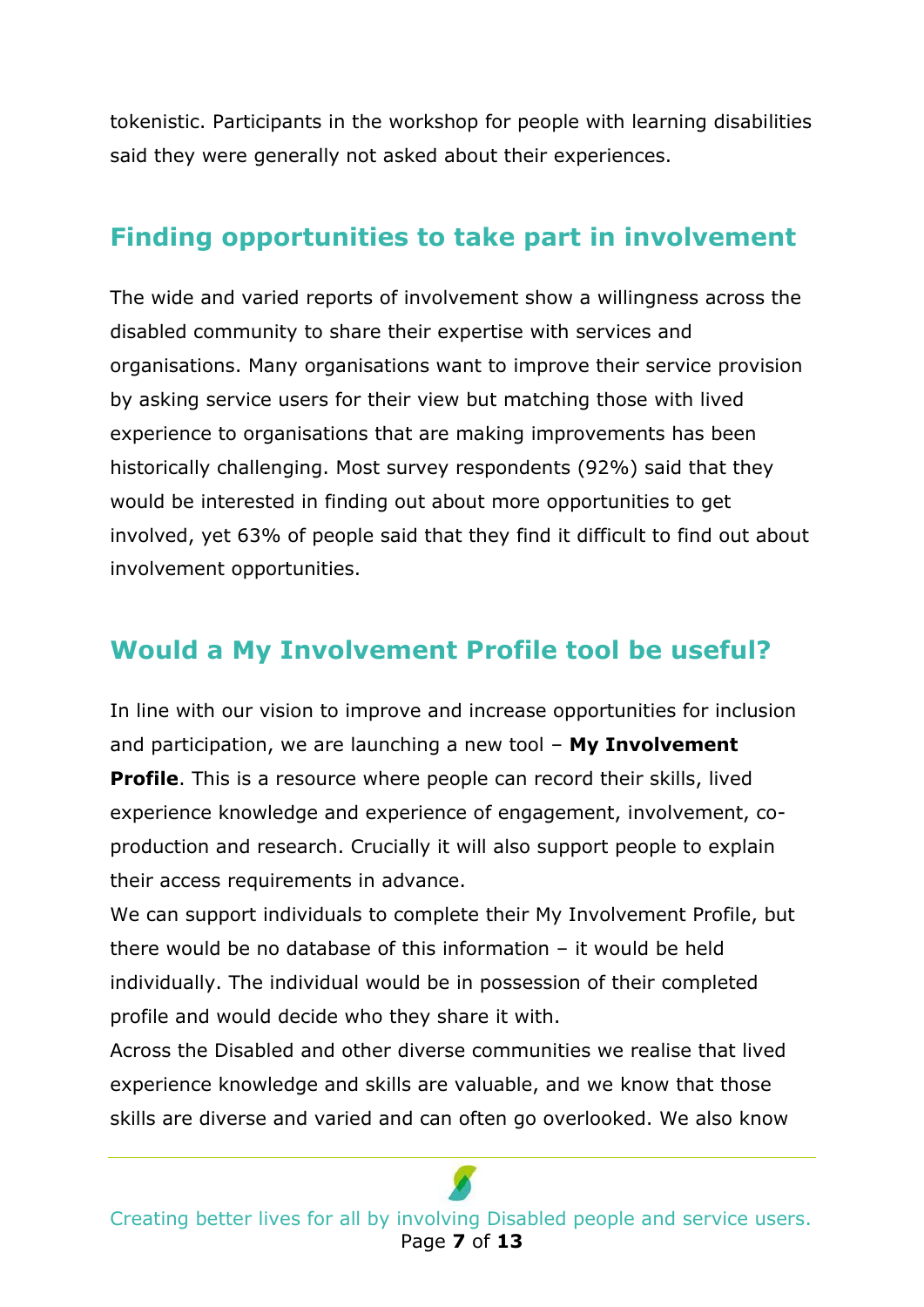that to participate fully, individual requirements for support need to be understood and met. People responding to the survey also told us that the sharing of needs and requirements can sometimes be difficult for a number of reasons.

- **They are not always simple to identify**
- **There are challenges such as location, travel time, access, refreshments**
- **Organisers don't always recognise that sharing personal information and asking for what's needed is to be taken seriously (many people report having been let down by requests having been ignored in the past).**

We asked in the survey if people had their access and support requirements, as well as their knowledge and skills, recorded so that they can be easily shared with organisers of involvement activities. The majority of people (61%) said that they didn't. When asked if it would be helpful to have such a record, many people thought that it would be a great idea and would help organisers find the right people, plan ahead and make necessary adjustments. Others said it would help them recall requirements when asked and think of things they hadn't thought about. The point was made that it would help diversity and prevent things going wrong. People with learning disabilities who took part in the workshop also said that it is really helpful to have access requirements written down, but that they would need assistance to record access needs.

Some people didn't completely understand the concept or didn't think it would be useful for them. A few had reservations of sharing access and support needs up front, in case it leads to stereotyping and exclusion, or because of concerns about data protection.

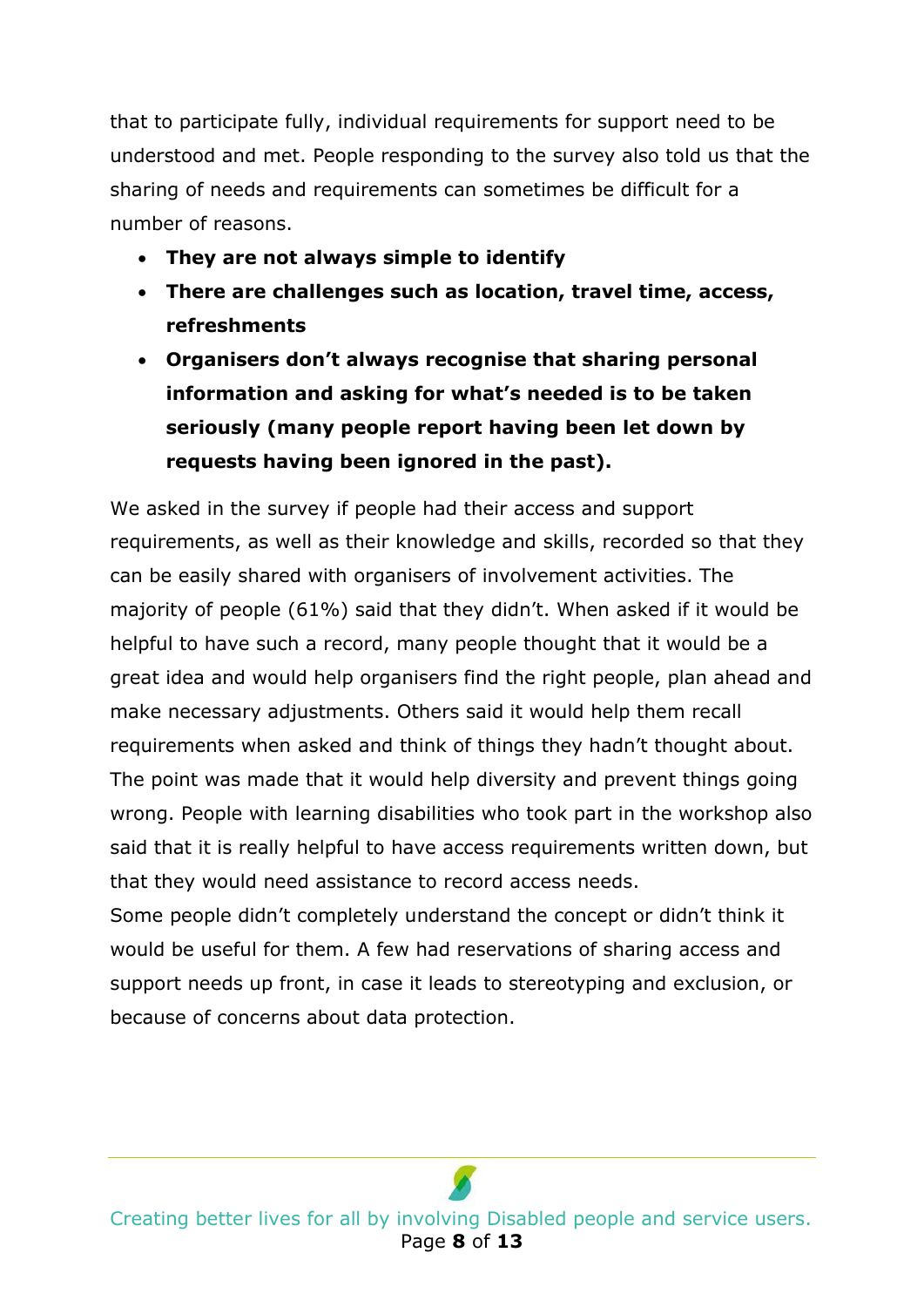# **Barriers to taking part**

Over half of our survey respondents said that they have had difficulty getting their access and support needs met. It's important for organisations to be aware of the barriers experienced by the disabled community so that they can create fair, safe and supportive environments in which involvement, co-production and participation can take place. A high number of people said they needed reasonable notice of events and opportunities, papers being provided in advance, an accessible venue, the event to be held remotely or remote attendance an option, transport expenses paid, and payments made for participation.

The timing of meetings was also important. Early morning meetings are inaccessible for some; daytime meetings can be inaccessible for those who work.

Our respondents commonly highlighted the following support needs which often go overlooked:

➢ **Providing accessible information** Captions/subtitles in presentations, easy to read colour in presentations, appropriate text size in documents using microphones, braille and audio assistance.

➢ **Facilitating physical attendance** Accessible venues, transport arrangements, realistic allowance of time spent including overnight stays and recovery time, rest and bathroom breaks and assistance with those, dietary requirements, negative impacts of sensory environment.

➢ **Understanding of other support needs** Recognition of neurodiversity and hidden disabilities, time to prepare, time to express experiences without pressure, recognition of needs changing over time,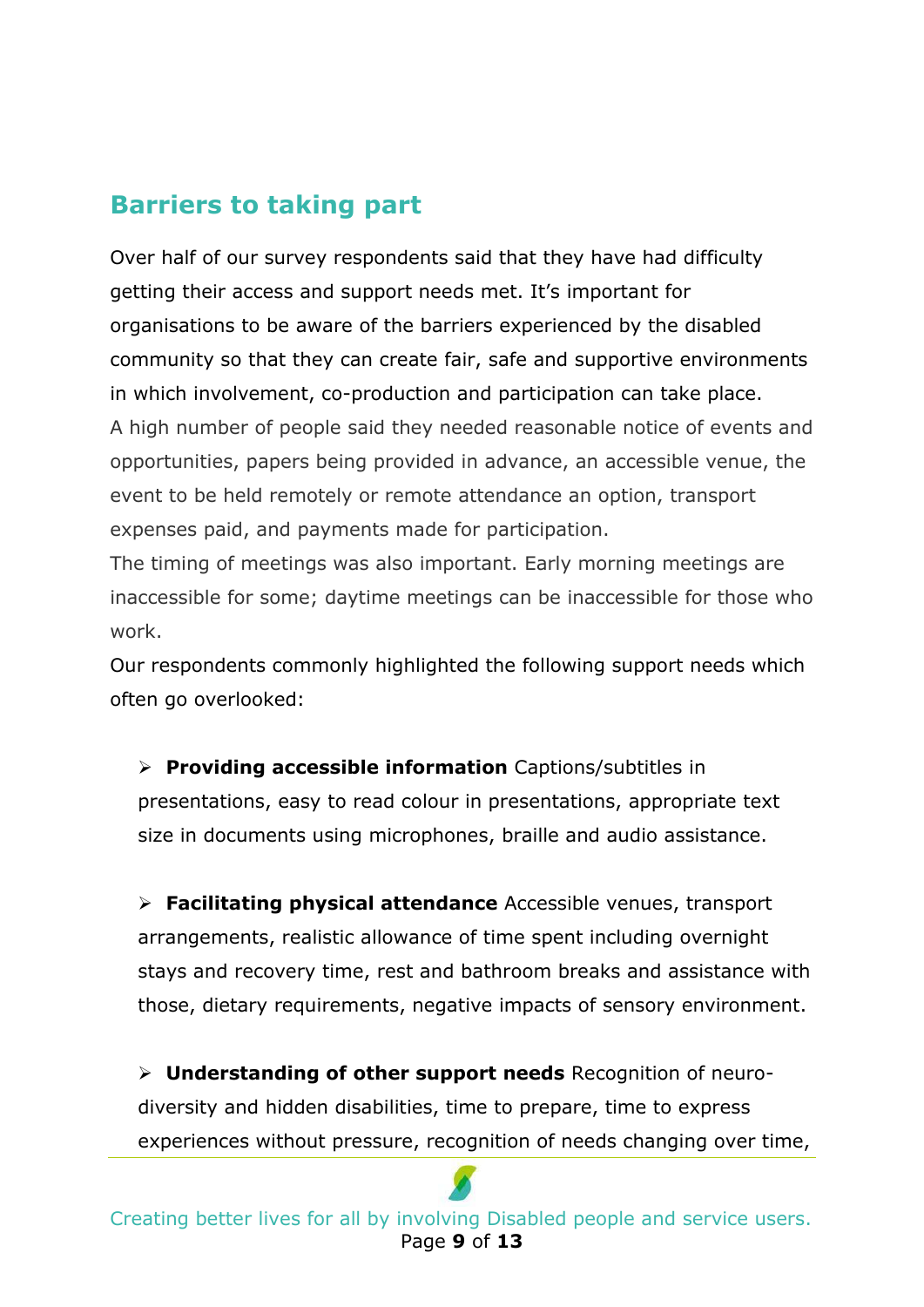understanding complex needs and multiple types of disability, awareness of disabilities that are not commonly recognised such as the inability to sit, psychological support (sharing stories and hearing those of others has an impact), non-judgement when hearing strong and informed views, recognition that people are further 'disabled' by social, economic, communication systems, consideration for carers.

➢ **Reimbursement** Prompt payment of costs incurred, cost provision for carers and assistance, fair payment in exchange for expertise.

Many people report that complex and less obvious needs remain 'unseen' by some organisers, making involvement feel stressful and sometimes impossible. There were also reports of organisers having little awareness of how much planning, time, and energy it takes for people to attend involvement activities. Many people have experienced having to wait for expenses to be paid. The true costs of participation are also frequently underestimated. Organisers need to be aware that this causes financial hardship and can leave people unacceptably out of pocket. One common response to what participants needed was hearing from the

organisers **the purpose of the work and how they will use the feedback**. Many people said they needed to know that their involvement would make a difference. They want organisers to feed back to them the changes implemented as a result of the work.

#### **Improvements and Recommendations**

When asked in the survey what might help people to take part in involvement activities many clear recommendations were made, including:

#### **Before involvement**

Better advertisement of opportunities

Creating better lives for all by involving Disabled people and service users. Page **10** of **13**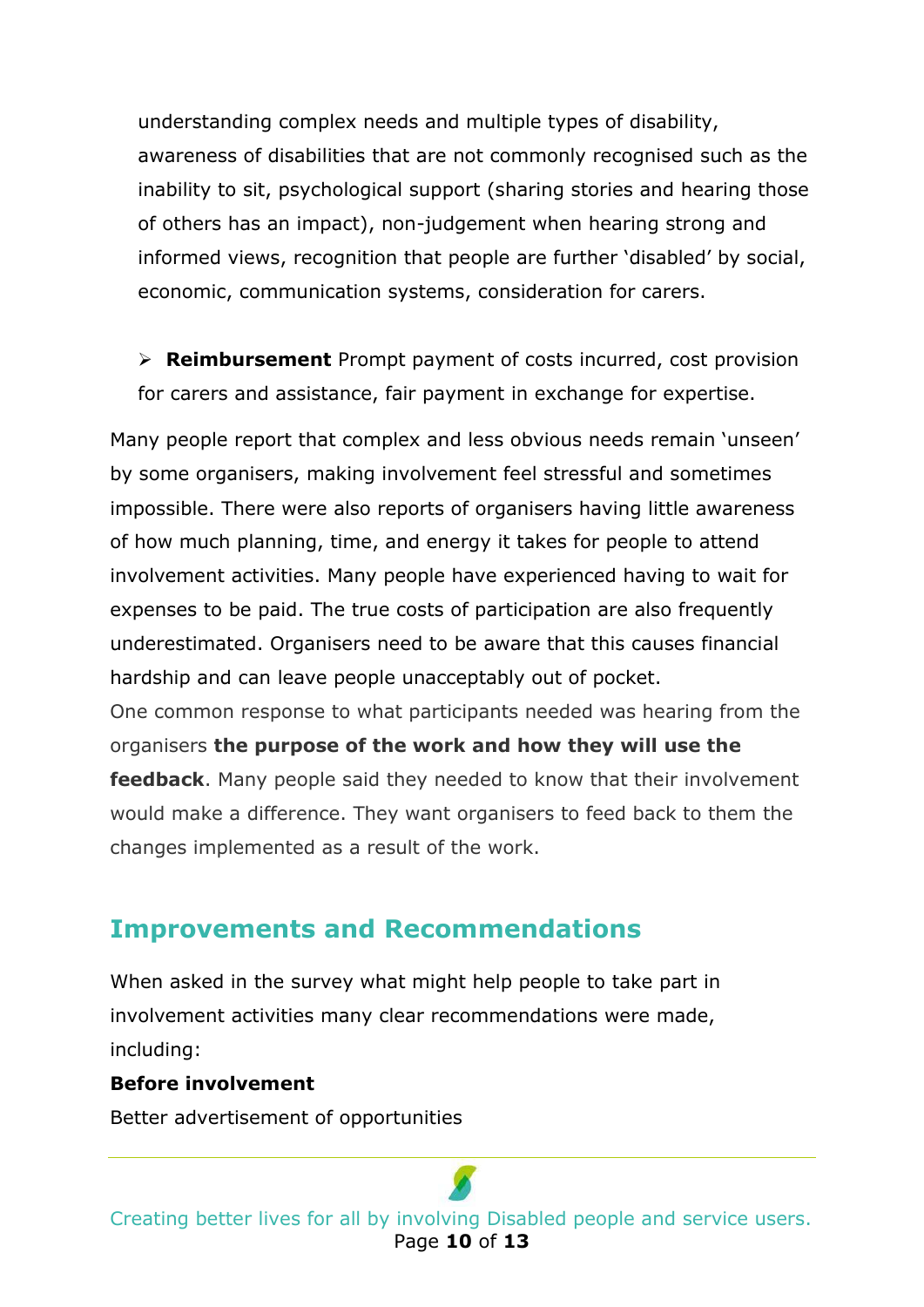Realistic assessment of and payment of costs, expenses to be paid in advance or at least on time Flexibility by offering different formats, physical, online, phone, written, personal one to one interviews etc establishing what works for individuals Flexibility of meeting times Time for advanced planning Clarity about activities Clear and concise instructions

#### **During involvement**

Supporting and encouraging diversity Taking seriously the information shared so it doesn't have to keep being repeated Make opportunities varied and interactive for participants Increased awareness of individual needs on the part of organisers Trust (knowing that the organisation is genuine and cares) Making time for personal stories in different formats (poetry, art, storytelling) Meaningful experiences, not tokenistic Acknowledging expertise by experience Open and welcoming entryways Don't patronise or infantilize Recognising and supporting inconsistent levels of ability.

#### **After involvement**

Following up involvement with evidence that it has been taken seriously and implemented Feedback used for safeguarding rather than treated as 'complaints' Relationship building between organisation and expert by experience

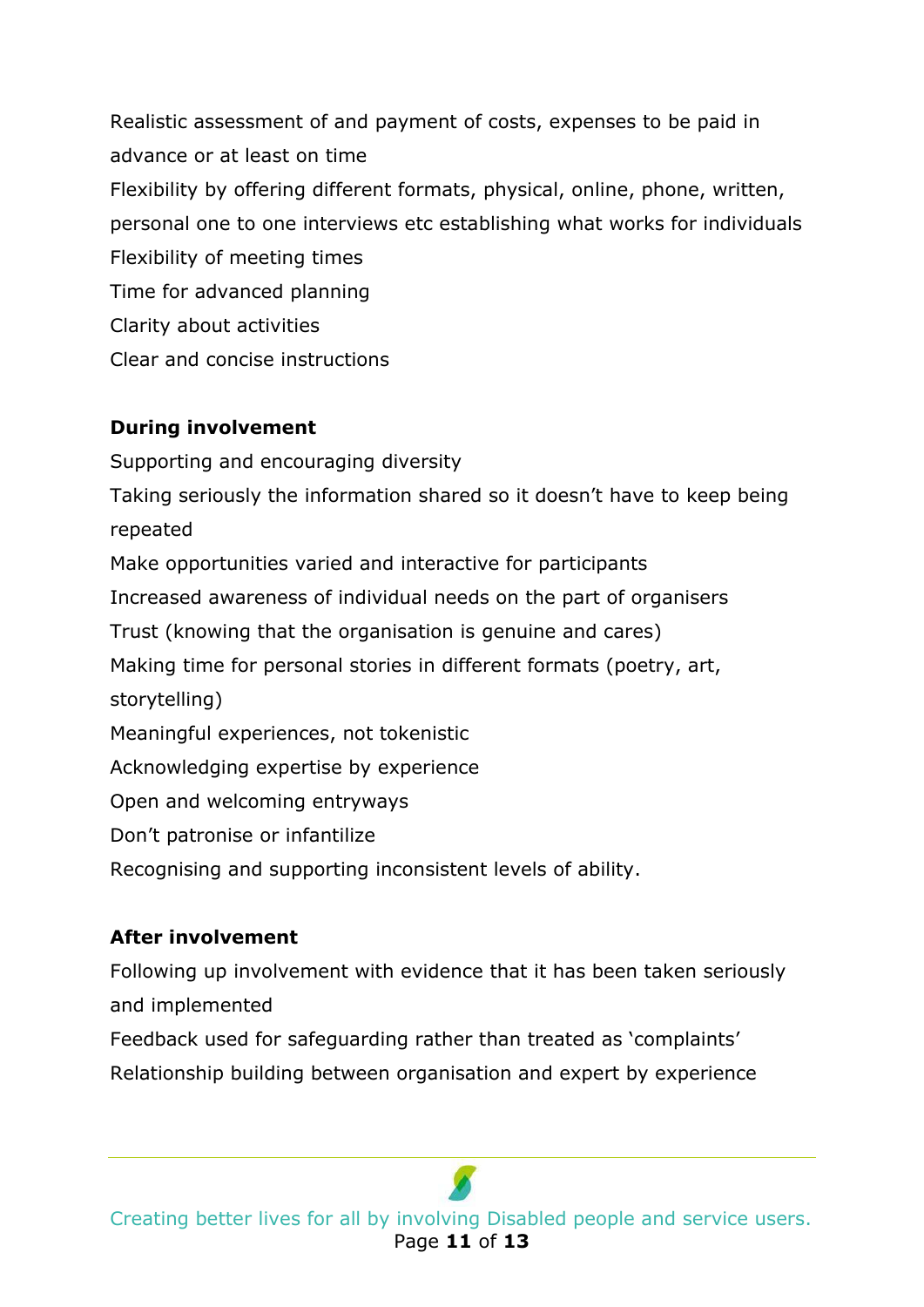## **Conclusions**

To bring about real change in the quality of our health and social services, we need to listen to the experiences of those that use them. Many are willing to offer their expertise to organisations to help them to achieve this goal. We realise that involvement, participation, and co-production is complex.

Organisations may need support and assistance to improve the ways in which involvement processes are carried out. The respondents to our survey clearly highlight many of the barriers to meaningful involvement and bring attention to considerations that would make participation more accessible. Increasing the spirit of true collaboration between experts with lived experience and organisations is achievable though greater communication, access provision, sensitivity, and flexibility, and through listening to the lived experiences of members of the disabled community and their carers.

Shaping our Lives' website has a dedicated involvement opportunities board. This will enable people currently finding it difficult to find opportunities, and support organisations to recruit the right people, i.e. the people affected by the services or change, and increase diversity. We also offer support with making involvement activities accessible and making sure involvement is effective, safe, comfortable and meaningful for those taking part.

We have used the data in this survey to inform our new services. The survey suggests the My Involvement Profile will be useful for service users to record and share their access requirements. It will be a bridge towards this goal of improving access to involvement for those who wish to share their skills and knowledge. Our aim is to pave the way for organisations to